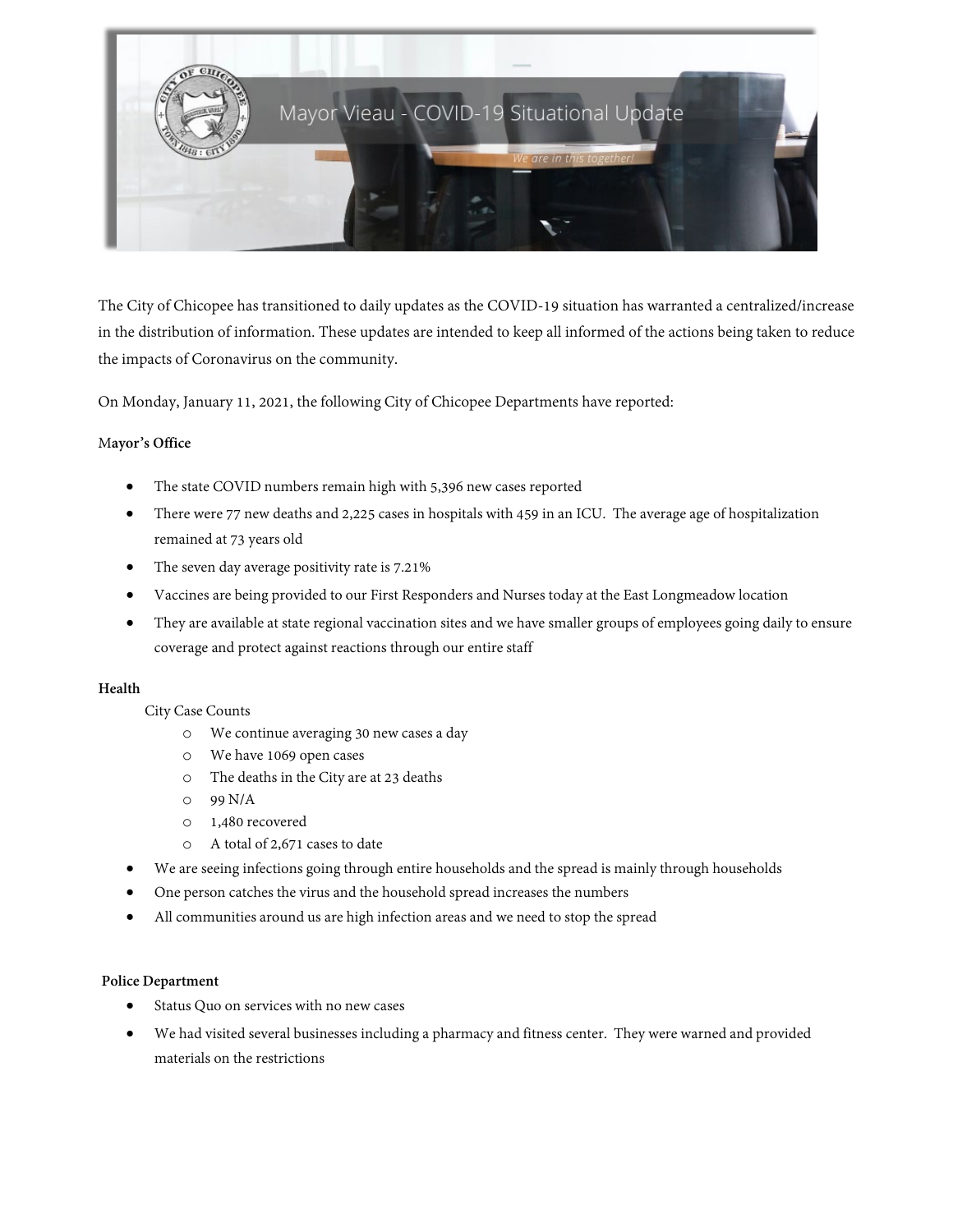- These businesses as well as others we are talking with indicated they would comply with restrictions and there will be follow up visits to ensure compliance
- Our officer in the hospital continues to have lung issues and we are working with him and his family
- For vaccination we have six officers today and then two a day for the next several days
- Departments are easing into vaccination so they monitor reactions and sick days

#### **Fire Department**

- Status quo on services but with six officers out
- One firefighter was admitted into the hospital and is being treated for lung difficulties
- Firefighters are vaccinating in waves to maintain a full complement

#### **Emergency Management**

- Services and staffing are status quo
- Nurses at the test site are being vaccinated
- Additional outdoor heaters were brought to the testing site
- Working with the COA on food boxes for distribution

### **Safety**

- Status Quo on staffing
- The testing is steady and volunteers are adequate
- The line today was slow but Mondays generally are slower
- We have 185 tests today as of 9:45 am
- Our PPE at the test site is adequate and will seek more supplies

#### **DPW**

- Status quo on staffing
- One positive case but the employee was out on vacation a couple weeks for the holidays and no exposure to other employees